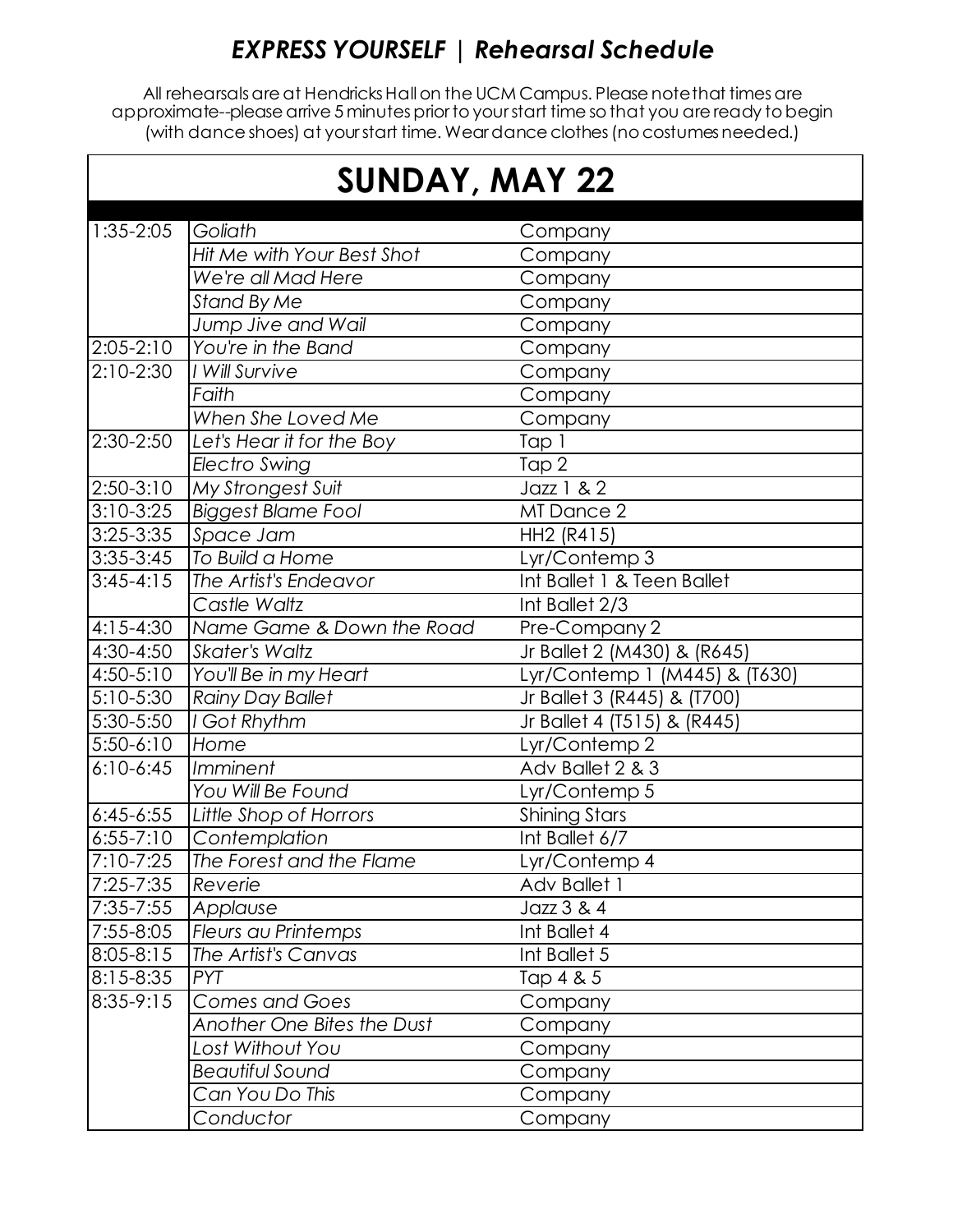### *EXPRESS YOURSELF | Rehearsal Schedule*

## **MONDAY, MAY 23**

| 4:30-5:30                                                                 | <b>Brand New Day</b>                                          | <b>Company Production</b>   |  |  |  |
|---------------------------------------------------------------------------|---------------------------------------------------------------|-----------------------------|--|--|--|
| 5:30-5:50                                                                 | Chopsticks & Shake, Rattle and Roll Jr Combo 2                |                             |  |  |  |
| $5:50-6:10$                                                               | Mona Lisa & Ballroom Blitz                                    | Jr Combo 3                  |  |  |  |
| 6:30-7:30                                                                 | Theatre Showcase Rehearsal                                    | <b>All Theatre Classes</b>  |  |  |  |
| 7:30-9:00                                                                 | Theatre Showcase Performance                                  | <b>All Theatre Classes</b>  |  |  |  |
| *Theatre students should reference their class specific email for details |                                                               |                             |  |  |  |
| <b>TUESDAY, MAY 24</b>                                                    |                                                               |                             |  |  |  |
|                                                                           |                                                               |                             |  |  |  |
| 5:00-5:45                                                                 | Show #2 All Preschool Dancers                                 |                             |  |  |  |
|                                                                           | Animal Crackers in My Soup                                    | Creative Movement (R530)    |  |  |  |
|                                                                           | My Girl                                                       | Precombo II (R530)          |  |  |  |
|                                                                           | Lollipop                                                      | Creative Movement (T530)    |  |  |  |
|                                                                           | <b>Bushel and a Peck</b>                                      | Precombo I (M600)           |  |  |  |
|                                                                           | I Want Candy                                                  | Precombo I (T515)           |  |  |  |
|                                                                           | Beyond the Sea                                                | Precombo II (T930)          |  |  |  |
|                                                                           | Sugar Sugar                                                   | Precombo I (R445)           |  |  |  |
| $5:45-6:15$                                                               | Show #2 VIP & ME REHEARSAL-Yakety Yak                         |                             |  |  |  |
| $6:20 - 6:30$                                                             | <b>Practically Perfect</b>                                    | <b>Rising Stars</b>         |  |  |  |
| $6:30 - 7:10$                                                             | Crazy Little Thing Called Love                                | K Combo (W545) & (R600)     |  |  |  |
|                                                                           | Twistin' the Night Away                                       |                             |  |  |  |
|                                                                           | At the Big Top                                                |                             |  |  |  |
| 7:10-7:20                                                                 | <b>Hokey Pokey</b>                                            | Hip Hop 1 (R530)            |  |  |  |
| 7:20-7:40                                                                 | Dance of the Dolls                                            | Jr Ballet 1 (T600) & (M515) |  |  |  |
|                                                                           | At the Ball                                                   |                             |  |  |  |
| 7:40-8:00                                                                 | Let's Get Loud & Gloria                                       | Jr Combo 1 (R615)           |  |  |  |
| 8:00-8:20                                                                 | Do You Love Me & Pacman Fever                                 | Pre-Company 1               |  |  |  |
|                                                                           | A Million Dreams*                                             | Company Mini Lyrical        |  |  |  |
|                                                                           | *A Million Dreams is in Show #3-but will rehearse now instead |                             |  |  |  |
| 8:20-8:40                                                                 | You Make My Dreams Come True                                  | Adult Tap 2                 |  |  |  |
|                                                                           | 500 Miles                                                     | Adult Tap 1                 |  |  |  |
|                                                                           |                                                               |                             |  |  |  |

# **WEDNESDAY, MAY 25**

| $2:15 - 2:45$ | Seniors as needed         |         |
|---------------|---------------------------|---------|
| $2:45-3:45$   | I Won't Complain          | Company |
|               | Don't Speak French        | Company |
|               | One and Only              | Company |
|               | I Feel Good               | Company |
|               | Don't Stop Me Now         | Company |
|               | On Then and Now           | Company |
|               | Talk of the Town          | Company |
|               | Coffee in a Cardboard Cup | Company |
|               | Stayin' Alive             | Company |
|               | Sympathy                  | Company |